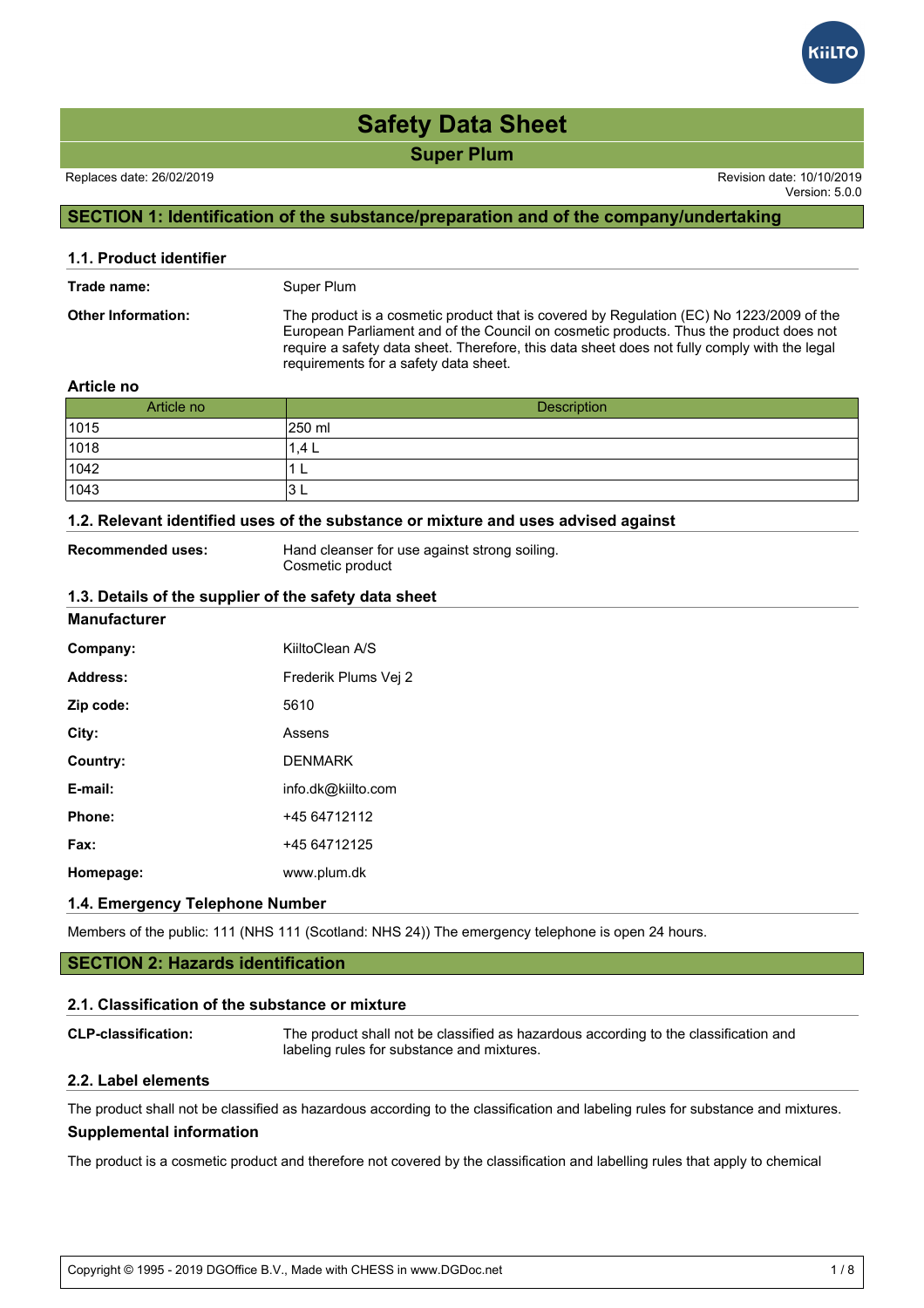

 Replaces date: 26/02/2019 Revision date: 10/10/2019 Version: 5.0.0 The product and therefore not covered by the covered by the classification and labelling rules that apply to chemical by the chemical rules that apply to chemical rules that apply to chemical rules that apply to chemical

products.

### **2.3. Other hazards**

The product does not contain any PBT or vPvB substances.

# **SECTION 3: Composition/information on ingredients**

#### **3.2. Mixtures**

| Substance                                        | <b>CAS No</b> | EC No | <b>REACH Reg. No.</b> | Concentration | <b>Notes</b> | CLP-<br>classification |
|--------------------------------------------------|---------------|-------|-----------------------|---------------|--------------|------------------------|
| <b>AQUA</b>                                      | 7732-18-5     |       |                       | 40 - 60%      |              |                        |
| iolus oil                                        | 68956-68-3    |       |                       | $5 - 15%$     |              |                        |
| <b>ZEA MAYS COB</b><br>MEAL                      | 68525-86-0    |       |                       | $5 - 10%$     |              |                        |
| SODIUM<br>LAURETH<br><b>SULFATE</b>              | 9004-82-4     |       |                       | $5 - 10%$     |              |                        |
| <b>CETYL</b><br><b>ETHYLHEXANO</b><br><b>ATE</b> | 59130-69-7    |       |                       | $1 - 5%$      |              |                        |
| SODIUM<br><b>CHLORIDE</b>                        | 7647-14-5     |       |                       | $1 - 5%$      |              |                        |
| C9-11 PARETH-<br>16                              | 68439-46-3    |       |                       | $1 - 5%$      |              |                        |
| <b>DIISOPROPYL</b><br><b>ADIPATE</b>             | 6938-94-9     |       |                       | $1 - 5%$      |              |                        |
| <b>ISOPROPYL</b><br>LAURATE                      | 10233-13-3    |       |                       | $1 - 5%$      |              |                        |
| CI 77004                                         | 1302-78-9     |       |                       | $1 - 5%$      |              |                        |
| COCAMIDOPRO<br><b>PYL BETAINE</b>                | 61789-40-0    |       |                       | $1 - 5%$      |              |                        |
| GLYCERIN                                         | 56-81-5       |       |                       | $~1\%$        |              |                        |
| PHENOXYETHA<br>NOL                               | 122-99-6      |       |                       | $~1\%$        |              |                        |
| QUATERNIUM-<br>18 BENTONITE                      | 68953-58-2    |       |                       | $~1\%$        |              |                        |
| TITANIUM<br><b>DIOXIDE CI</b><br>77891           | 13463-67-7    |       |                       | $~1\%$        |              |                        |
| MALIC ACID                                       | 617-48-1      |       |                       | $< 1\%$       |              |                        |
| SODIUM<br><b>BENZOATE</b>                        | 532-32-1      |       |                       | $< 1\%$       |              |                        |
| <b>XANTHAN GUM</b>                               | 11138-66-2    |       |                       | $< 1\%$       |              |                        |
| <b>HEXAMIDINE</b><br><b>DIISETHIONATE</b>        | 659-40-5      |       |                       | < 0.1%        |              |                        |

Please see section 16 for the full text of H-phrases.

# **SECTION 4: First aid measures**

# **4.1. Description of first aid measures Inhalation:** The product does not release hazardous vapours. Seek fresh air. **Ingestion:** Wash out mouth thoroughly and drink 1-2 glasses of water in small sips. Seek medical advice in case of discomfort. **Skin contact:** Not relevant, as the product is a cosmetic product. The product is intended to come into Copyright © 1995 - 2019 DGOffice B.V., Made with CHESS in www.DGDoc.net 2 / 8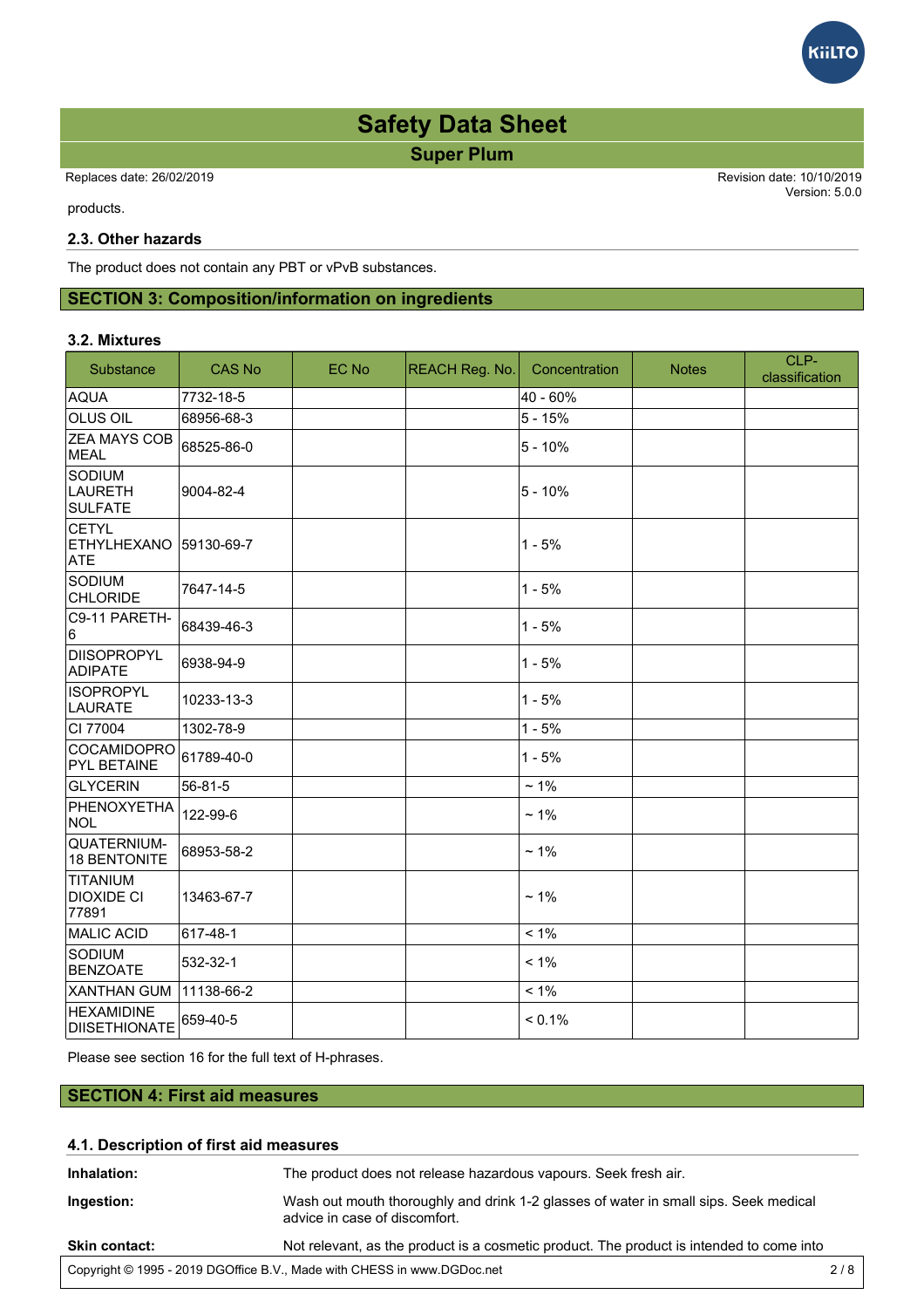

# Replaces date: 26/02/2019 Revision date: 10/10/2019 Version: 5.0.0 **Super Plum Safety Data Sheet**  $S_{\rm N}$  . Note that product is a contact:  $S_{\rm N}$  contact:  $S_{\rm N}$  contact:  $S_{\rm N}$  contact:  $S_{\rm N}$  contact:  $S_{\rm N}$ contact with the skin. In case of wound smarts, flush with water. **Eye contact:** Flush with water (preferably using eye wash equipment) until irritation subsides. Seek medical advice if symptoms persist. General: **In case of doubt or if symptoms persist**, seek medical advice. The product has been safety evaluated in accordance with Regulation (EC) No 1223/2009 on cosmetic products, Article 10. If, despite the implemented safety evaluations, problems or discomfort are still experienced when using the product, please report it to KiiltoClean A/S, info.dk@kiilto.com or phone +45 6471 2112, so that necessary remedial measures can be initiated and the obligation to report serious adverse effects in accordance with Article 23 of the Regulation are met. Serious adverse effects should always be reported to the competent authority of the State where the issue occurred.

#### **4.2. Most important symptoms and effects, both acute and delayed**

Not relevant, as the product is a cosmetic product.

#### **4.3. Indication of any immediate medical attention and special treatment needed**

No special immediate treatment required. Treat symptoms.

# **SECTION 5: Fire-fighting measures**

#### **5.1. Extinguishing media**

| Suitable extinguishing media:      | The product is not directly flammable. Choose extinguishing agents based on the<br>surrounding fire. |
|------------------------------------|------------------------------------------------------------------------------------------------------|
| Unsuitable extinguishing<br>media: | Do not use water stream, as it may spread the fire.                                                  |

#### **5.2. Special hazards arising from the substance or mixture**

The product is not directly flammable. Avoid inhalation of vapour and fumes - seek fresh air. The product decomposes when combusted and the following toxic gases can be formed: Carbon monoxide and carbon dioxide.

#### **5.3. Advice for fire-fighters**

Move containers from danger area if it can be done without risk. Avoid inhalation of vapour and flue gases - seek fresh air.

# **SECTION 6: Accidental release measures**

#### **6.1. Personal precautions, protective equipment and emergency procedures**

**For non-emergency personnel:** No special requirements.

**For emergency responders:** No special requirements.

### **6.2. Environmental precautions**

Avoid unnecessary release to the environment.

#### **6.3. Methods and material for containment and cleaning up**

Contain and absorb spill with sand or other absorbent material and transfer to suitable waste containers. Wipe up drops and splashes with a cloth.

#### **6.4. Reference to other sections**

See section 8 for type of protective equipment. See section 13 for instructions on disposal.

# **SECTION 7: Handling and storage**

#### **7.1. Precautions for safe handling**

Copyright © 1995 - 2019 DGOffice B.V., Made with CHESS in www.DGDoc.net 3 / 8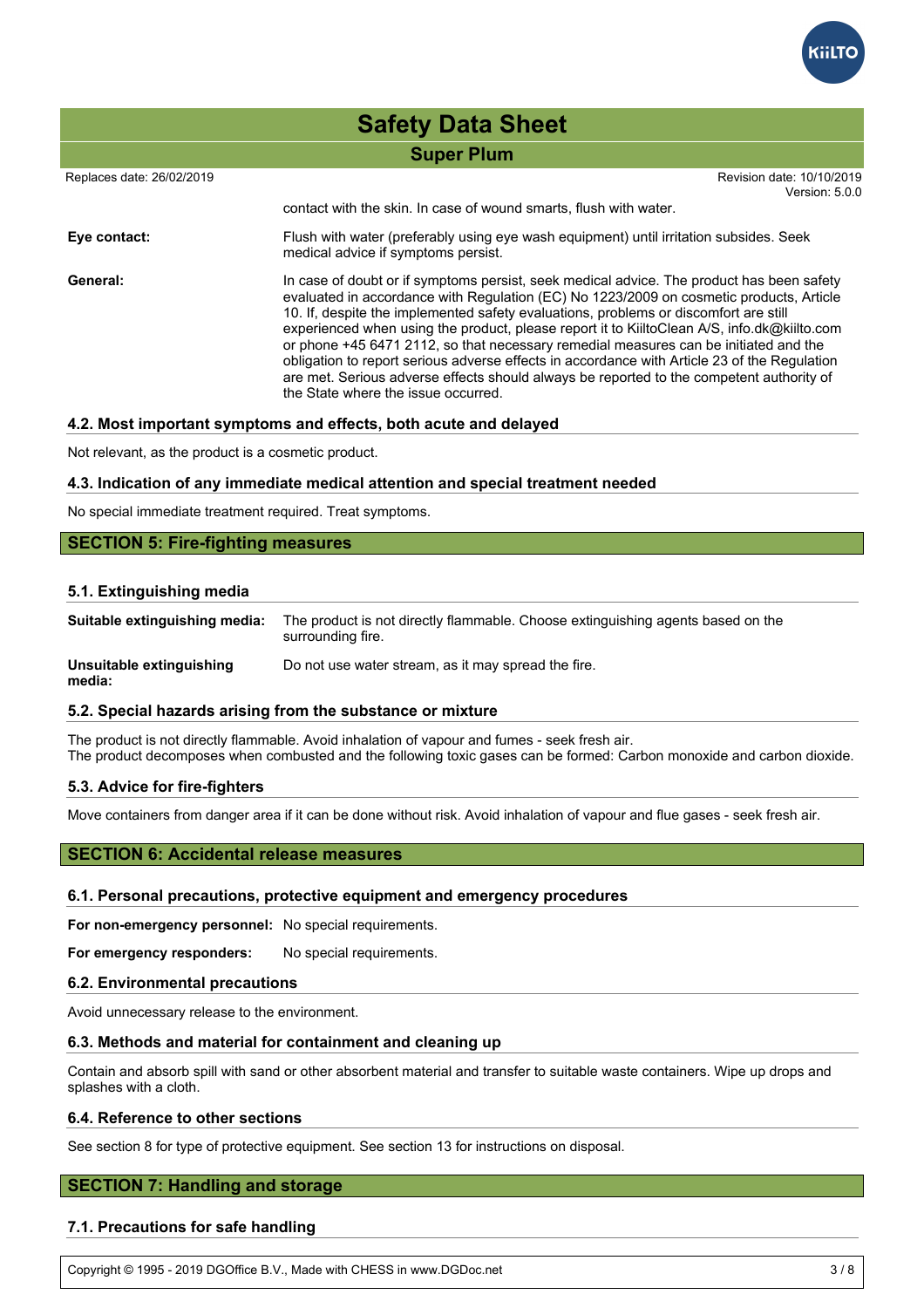

Replaces date: 26/02/2019 Revision date: 10/10/2019

Version: 5.0.0

No special requirements.

# **7.2. Conditions for safe storage, including any incompatibilities**

Storage temperature: 0-30 °C.

# **7.3. Specific end use(s)**

None.

# **SECTION 8: Exposure controls/personal protection**

# **8.1. Control parameters**

| Occupational exposure limit:                                            | Contains no substances subject to reporting requirements       |
|-------------------------------------------------------------------------|----------------------------------------------------------------|
| Legal basis:                                                            | EH40/2005 Workplace exposure limits. Last amended August 2018. |
| <b>Other Information:</b>                                               | The product requires no special exposure control.              |
| 8.2. Exposure controls                                                  |                                                                |
| Personal protective equipment, Not required.<br>eye/face protection:    |                                                                |
| Personal protective equipment, Not required.<br>skin protection:        |                                                                |
| Personal protective equipment, Not required.<br>hand protection:        |                                                                |
| Personal protective equipment, Not required.<br>respiratory protection: |                                                                |
| <b>Environmental exposure</b><br>controls:                              | Ensure compliance with local regulations for emissions.        |

# **SECTION 9: Physical and chemical properties**

# **9.1. Information on basic physical and chemical properties**

| Parameter                               |                  | Value/unit     |
|-----------------------------------------|------------------|----------------|
| State                                   | Paste            |                |
| Colour                                  | Beige            |                |
| Odour                                   | <b>Odourless</b> |                |
| Solubility                              | Emulsifiable     |                |
| Explosive properties                    | N/A              |                |
| Oxidising properties                    | N/A              |                |
| Parameter                               | Value/unit       | <b>Remarks</b> |
| pH (solution for use)                   | 4.5 - 5          |                |
| pH (concentrate)                        | No data          |                |
| Melting point                           | No data          |                |
| Freezing point                          | No data          |                |
| Initial boiling point and boiling range | 100 $\degree$ C  |                |
| <b>Flash Point</b>                      | No data          |                |
| Evaporation rate                        | No data          |                |
| Flammability (solid, gas)               | No data          |                |
| Flammability limits                     | No data          |                |
| <b>Explosion limits</b>                 | No data          |                |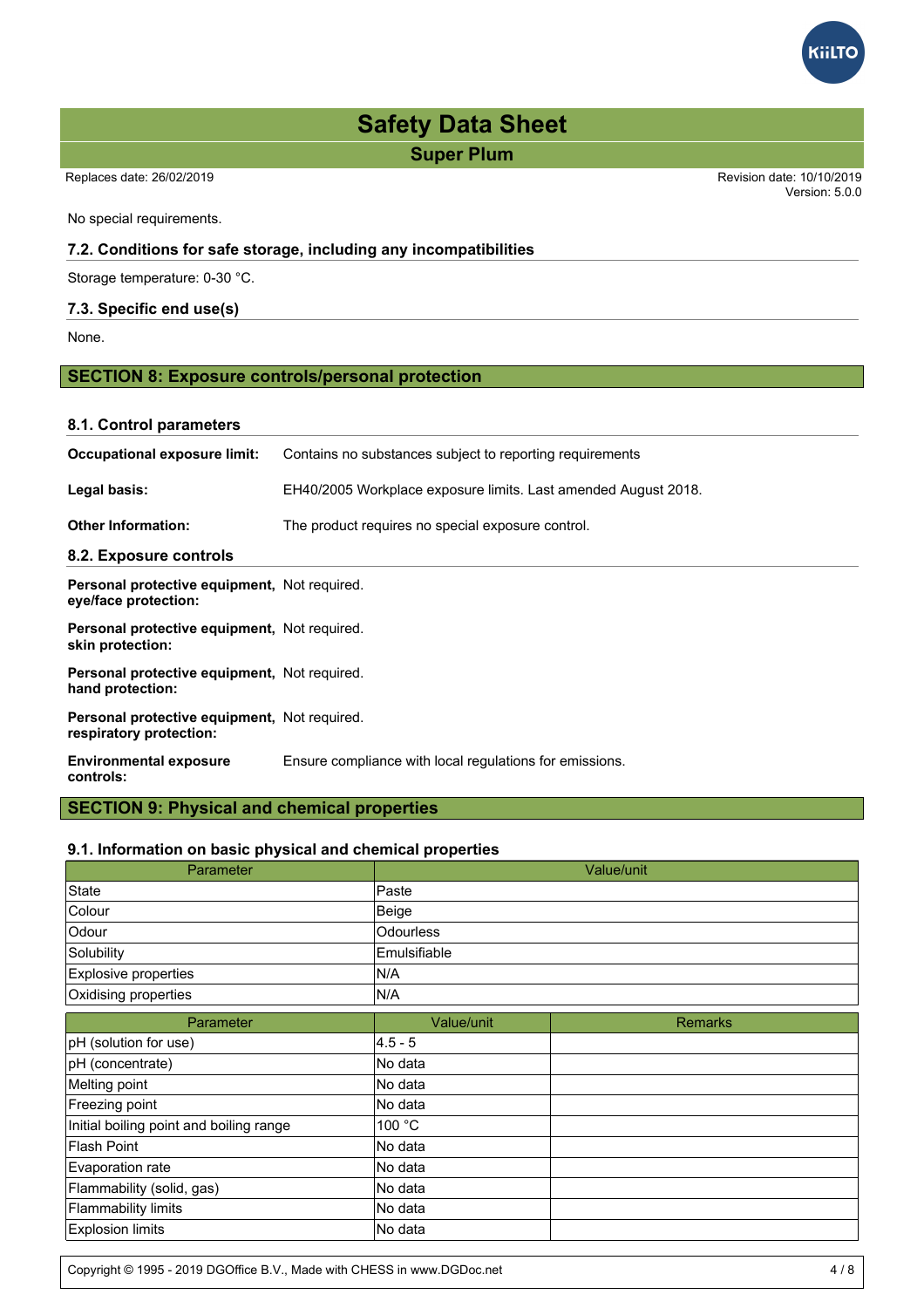

#### Replaces date: 26/02/2019 Revision date: 10/10/2019

 $V$ oroion:  $5.0.0$ 

|                                       |                   | version. b.u.u |
|---------------------------------------|-------------------|----------------|
| Vapour pressure                       | lNo data          |                |
| Vapour density                        | INo data          |                |
| Relative density                      | lNo data          |                |
| Partition coefficient n-octonol/water | lNo data          |                |
| Auto-ignition temperature             | lNo data          |                |
| Decomposition temperature             | lNo data          |                |
| Viscosity                             | 20000 - 30000 cps |                |
| <b>Odour threshold</b>                | lNo data          |                |

# **9.2 Other information**

| ielei   | Value/unit                         | Niai Na |
|---------|------------------------------------|---------|
| Density | 1080 kg/m <sup>3</sup><br>$1030 -$ |         |

# **SECTION 10: Stability and reactivity**

# **10.1. Reactivity**

Not reactive.

# **10.2. Chemical stability**

The product is stable when used in accordance with the supplier's directions.

# **10.3. Possibility of hazardous reactions**

None known.

# **10.4. Conditions to avoid**

None known.

### **10.5. Incompatible materials**

None known.

# **10.6. Hazardous decomposition products**

The product decomposes when combusted or heated to high temperatures and the following toxic gases can be formed: Carbon monoxide and carbon dioxide.

# **SECTION 11: Toxicological information**

# **11.1. Information on toxicological effects**

| Acute toxicity - oral:                                     | Ingestion of large guantities may cause discomfort. The product does not have to be<br>classified. |
|------------------------------------------------------------|----------------------------------------------------------------------------------------------------|
| Acute toxicity - dermal:                                   | The product does not have to be classified.                                                        |
| Acute toxicity - inhalation:                               | The product does not have to be classified.                                                        |
| <b>Skin corrosion/irritation:</b>                          | The product does not have to be classified.                                                        |
| Serious eye damage/eye<br>irritation:                      | Temporary irritation. The product does not have to be classified.                                  |
| <b>Respiratory sensitisation or</b><br>skin sensitisation: | The product does not have to be classified.                                                        |
| Germ cell mutagenicity:                                    | The product does not have to be classified.                                                        |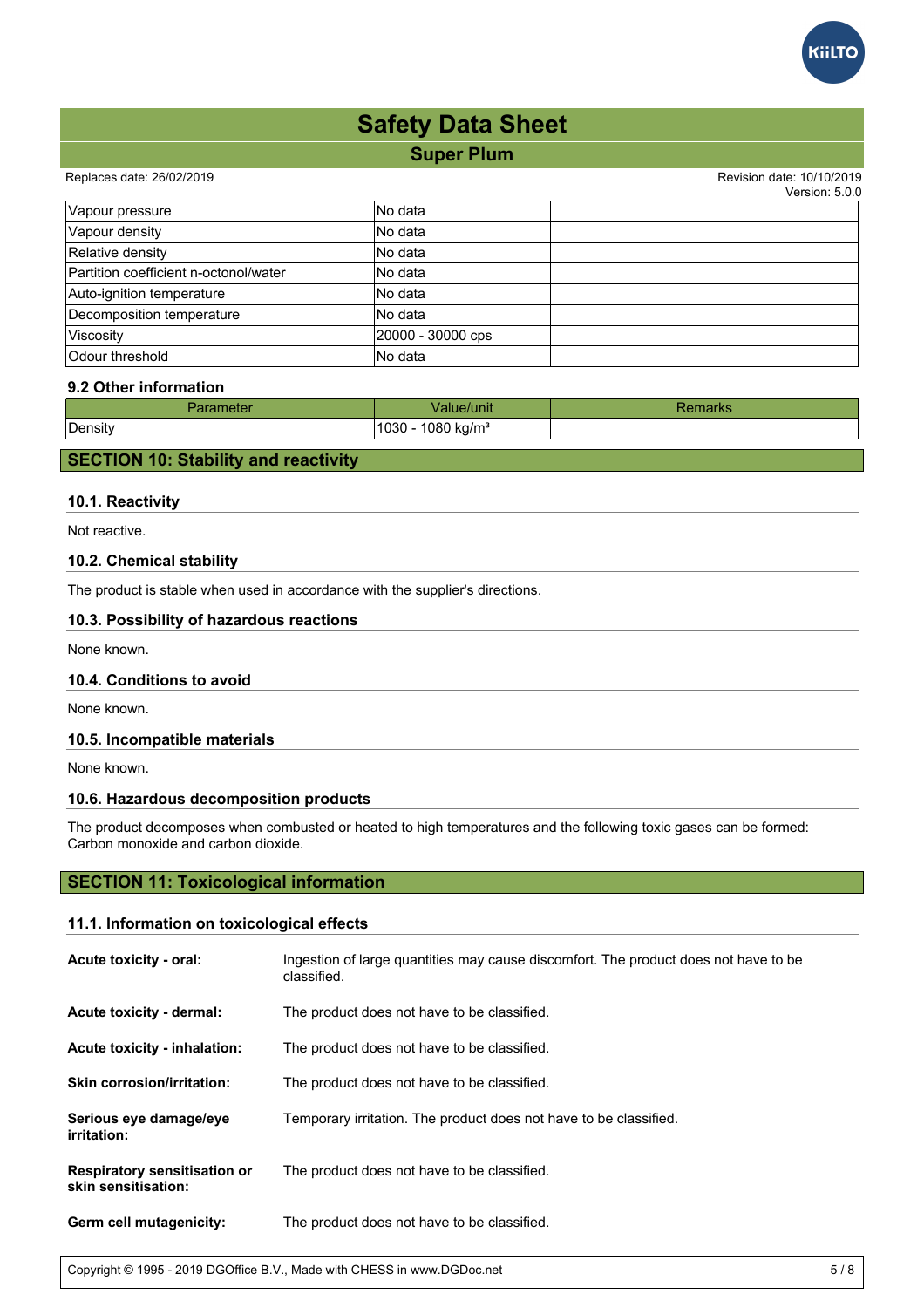

Replaces date: 26/02/2019 Revision date: 10/10/2019

Version: 5.0.0 **Carcinogenic properties:** The product does not have to be classified. **Reproductive toxicity:** The product does not have to be classified. **Single STOT exposure:** The product does not release hazardous vapours. **Repeated STOT exposure:** The product does not have to be classified. Aspiration hazard: No hazards. **Other toxicological effects:** The product has been safety evaluated in accordance with Regulation (EC) No 1223/2009 on cosmetic products, Article 10.

# **SECTION 12: Ecological information**

# **12.1. Toxicity**

The product does not have to be classified.

# **12.2. Persistence and degradability**

Expected to be biodegradable.

#### **12.3. Bioaccumulative potential**

No bioaccumulation expected.

### **12.4. Mobility in soil**

Test data are not available.

# **12.5. Results of PBT and vPvB assessment**

The product does not contain any PBT or vPvB substances.

#### **12.6. Other adverse effects**

None known.

# **SECTION 13: Disposal considerations**

#### **13.1. Waste treatment methods**

Contact the local authorities.

Empty, cleansed packaging should be disposed of for recycling. Uncleansed packaging is to be disposed of via the local wasteremoval scheme.

**Category of waste:** 07 06 99 wastes not otherwise specified

# **SECTION 14: Transport information**

**14.1. UN-No.:** Not applicable. **14.4. Packing group:** Not applicable. **14.2. UN proper shipping name: 14.3. Transport hazard class(es):**

Not applicable.

Not applicable. **14.5. Environmental hazards:**

Not applicable.

# **14.6. Special precautions for user**

None.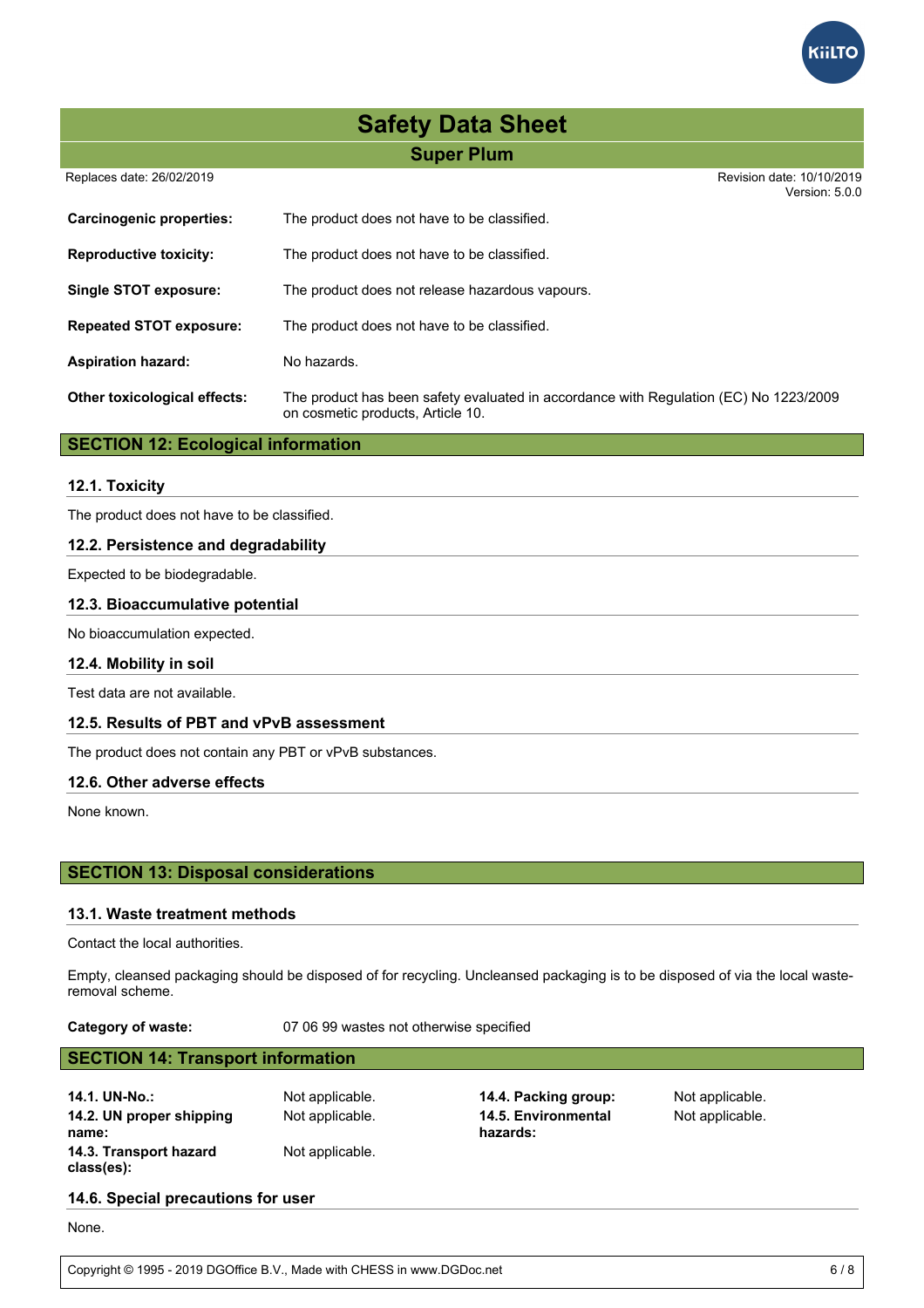Replaces date: 26/02/2019 Revision date: 10/10/2019 Version: 5.0.0

# **14.7. Transport in bulk according to Annex II of MARPOL and the IBC Code**

Not applicable.

# **SECTION 15: Regulatory information**

#### **15.1. Safety, health and environmental regulations/legislation specific for the substance or mixture**

**Special Provisions:** This product is covered by Regulation (EC) No 1223/2009 of the European Parliament and of the Council on cosmetic products. The product is therefore not covered by Regulation (EC) No 1272/2008 of the European Parliament and Council of 16 December 2008 on classification, labelling and packaging of substances and mixtures in accordance with Article 1, Paragraph 5c. Moreover, the product contains none of the substances listed in Regulation 1907/2006 EC Article 31, Paragraph 1b) and c) or Paragraph 3 a), b) and c). As a result of this the product is not covered by Regulation (EC) No 1907/2006 of the European Parliament and Council of 18 December 2006 concerning the Registration, Evaluation, Authorisation and Restriction of Chemicals (REACH), in which Article 31 sets out the requirements for safety data sheets. There is therefore no requirement for a safety data sheet to be drawn up for the above products in order to comply with the requirements of the Regulation.

#### **15.2. Chemical Safety Assessment**

| <b>Other Information:</b> | Chemical safety assessment has not been performed.                                    |
|---------------------------|---------------------------------------------------------------------------------------|
|                           | The product has been safety evaluated in accordance with Regulation (EC) No 1223/2009 |
|                           | on cosmetic products, Article 10.                                                     |

# **SECTION 16: Other information**

# **Version history and indication of changes**

| Version                                            | <b>Revision date</b>                                                                                                                                                                                                                              | Responsible                                                                                                                                                                                                                                                  | Changes                                  |
|----------------------------------------------------|---------------------------------------------------------------------------------------------------------------------------------------------------------------------------------------------------------------------------------------------------|--------------------------------------------------------------------------------------------------------------------------------------------------------------------------------------------------------------------------------------------------------------|------------------------------------------|
| 5.0.0                                              | 10/10/2019                                                                                                                                                                                                                                        | KiiltoClean A/S (SKP)                                                                                                                                                                                                                                        | 1, 3, 4, 9, 16                           |
| 4.0.0                                              | 26/02/2019                                                                                                                                                                                                                                        | Plum A/S (SKP)                                                                                                                                                                                                                                               | Section 3 + GLYCERIN,<br>Section $8 + 9$ |
| 3.0.1                                              | 15/08/2018                                                                                                                                                                                                                                        | Plum A/S (SKP)                                                                                                                                                                                                                                               | <b>INCI</b>                              |
| 3.0.0                                              | 23/04/2018                                                                                                                                                                                                                                        | Plum A/S (SKP)                                                                                                                                                                                                                                               | New composition                          |
| 2.1.0                                              | 11/11/2015                                                                                                                                                                                                                                        | Plum A/S (SKP)                                                                                                                                                                                                                                               | 2015/830 (UK)                            |
| 2.0.0                                              | 16/02/2015                                                                                                                                                                                                                                        | Plum A/S (SKP)                                                                                                                                                                                                                                               | 453/2010 (UK)                            |
| <b>Abbreviations:</b><br><b>Other Information:</b> | DNEL: Derived No Effect Level<br><b>PNEC: Predicted No Effect Concentration</b><br>PBT: Persistent, Bioaccumulative and Toxic<br>vPvB: Very Persistent and Very Bioaccumulative<br>STOT: Specific Target Organ Toxicity<br>Shelf life: 30 months. |                                                                                                                                                                                                                                                              |                                          |
| <b>Vendor notes:</b>                               |                                                                                                                                                                                                                                                   | Super Plum effectively but gently removes oil, diesel oil, paints and other strong soiling.<br>Dampen your hands and add the product. Spread the product on your hands and add a<br>little water. Wash the hands and flush. Dry hands thoroughly afterwards. |                                          |
| Date:                                              | 10/10/2019                                                                                                                                                                                                                                        |                                                                                                                                                                                                                                                              |                                          |
| SDS is prepared by                                 |                                                                                                                                                                                                                                                   |                                                                                                                                                                                                                                                              |                                          |
| Company:                                           | KiiltoClean A/S                                                                                                                                                                                                                                   |                                                                                                                                                                                                                                                              |                                          |